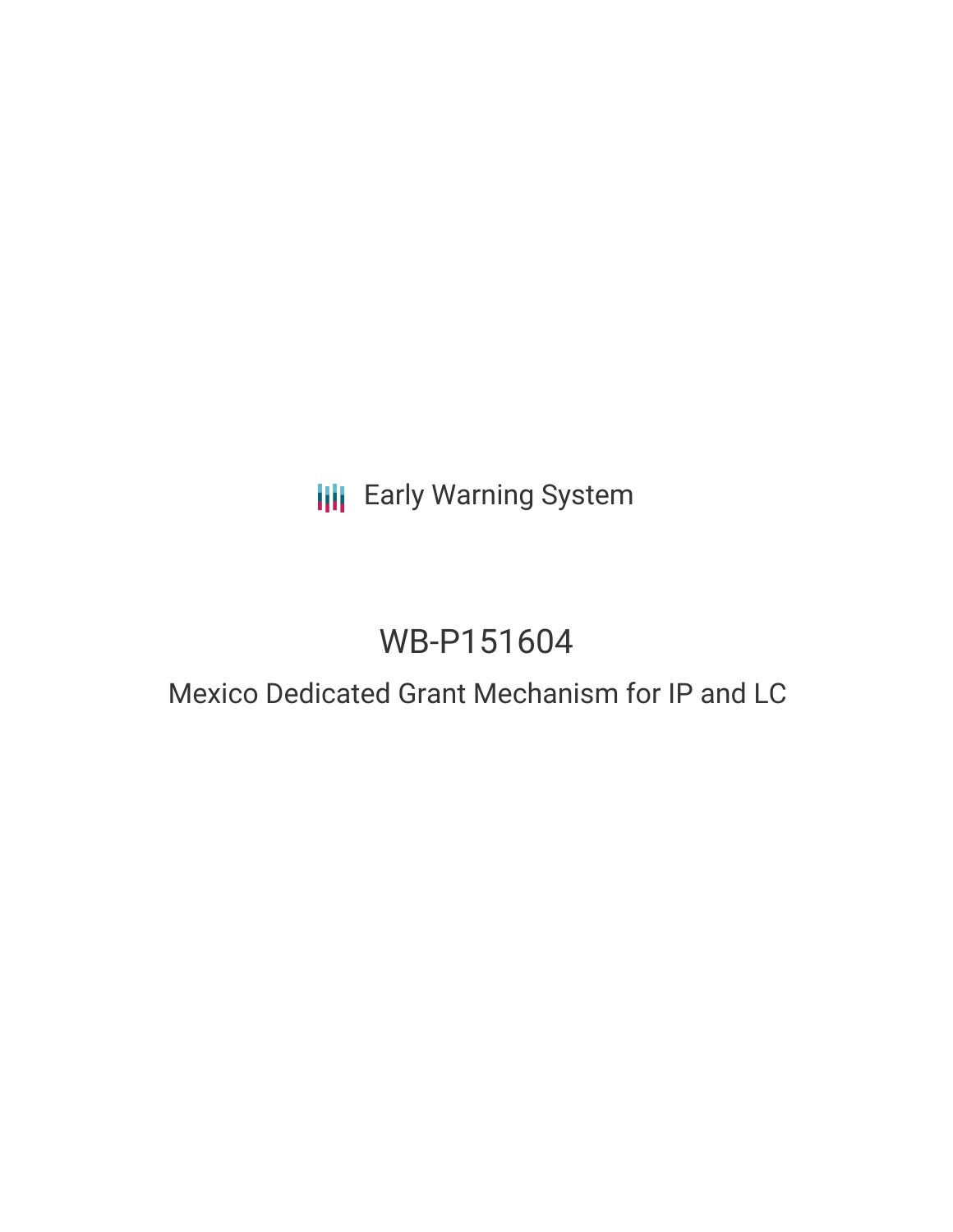

#### **Quick Facts**

| <b>Countries</b>               | Mexico                     |
|--------------------------------|----------------------------|
| <b>Financial Institutions</b>  | World Bank (WB)            |
| <b>Status</b>                  | Proposed                   |
| <b>Bank Risk Rating</b>        | B                          |
| <b>Borrower</b>                | <b>Rainforest Alliance</b> |
| <b>Sectors</b>                 | Agriculture and Forestry   |
| <b>Investment Type(s)</b>      | Grant                      |
| <b>Investment Amount (USD)</b> | $$6.00$ million            |
| <b>Project Cost (USD)</b>      | \$6.00 million             |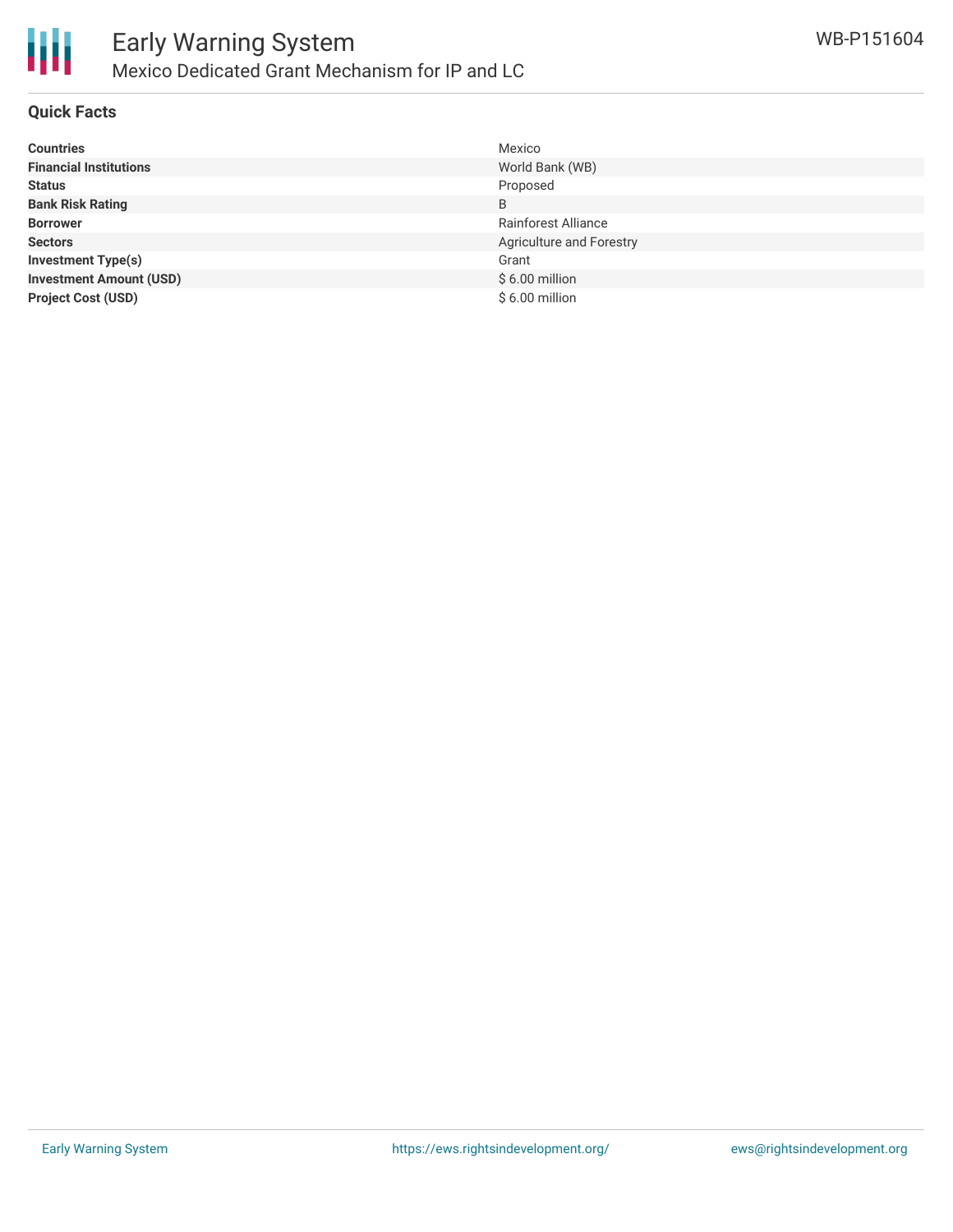

#### **Project Description**

The Proposed Development Objective of the project is to strengthen capacity of forest-dependent people from targeted regions to participate in local, national and international REDD+ related processes.

This project has three main components. Component 1: financing mechanisms for community forestry management; Component 2: capacity building, communication, and advocacy; Component 3: management, monitoring, and evaluation.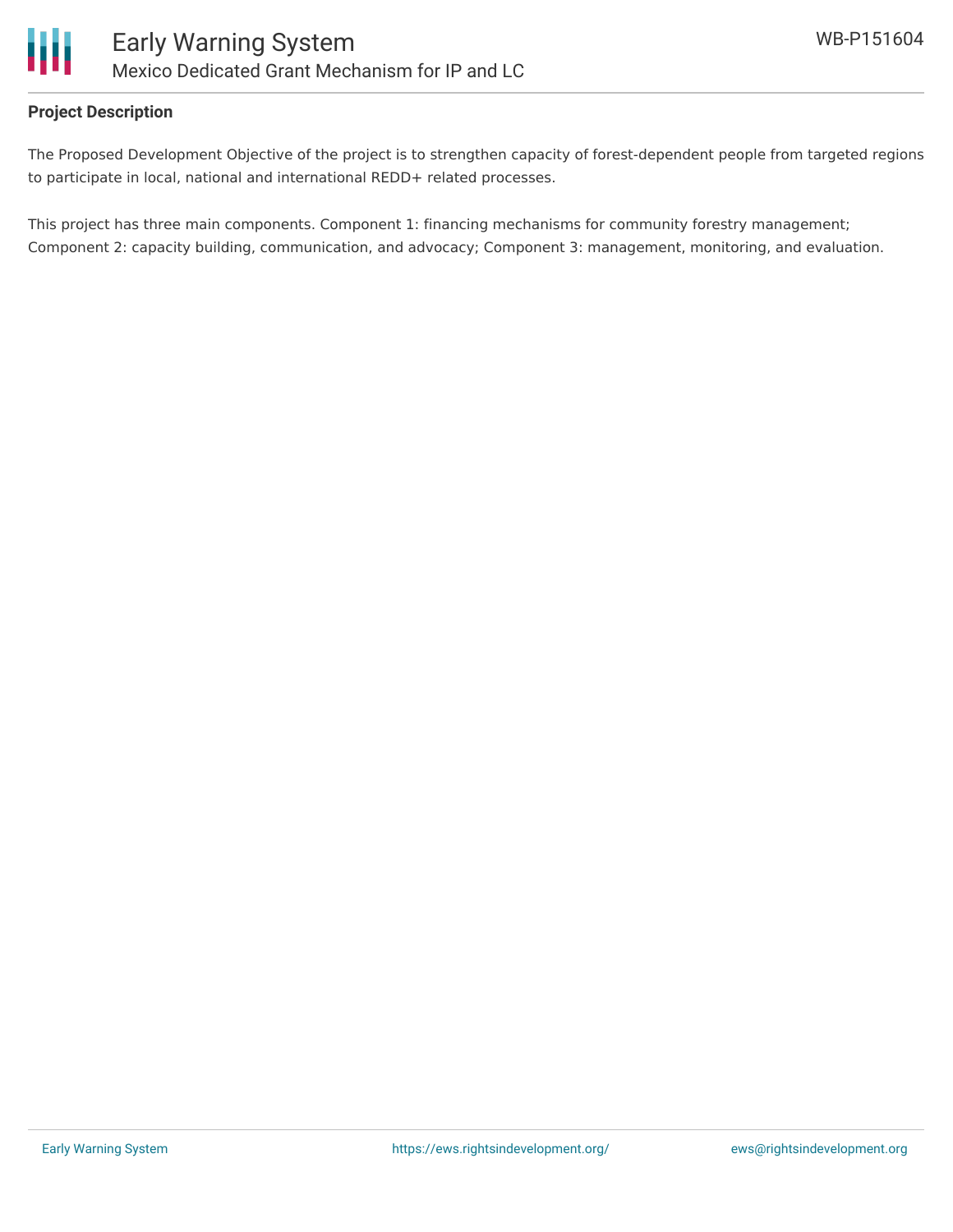

#### **Investment Description**

World Bank (WB)

This US\$6 million grant will fund the entire project cost of the recipient executed activities.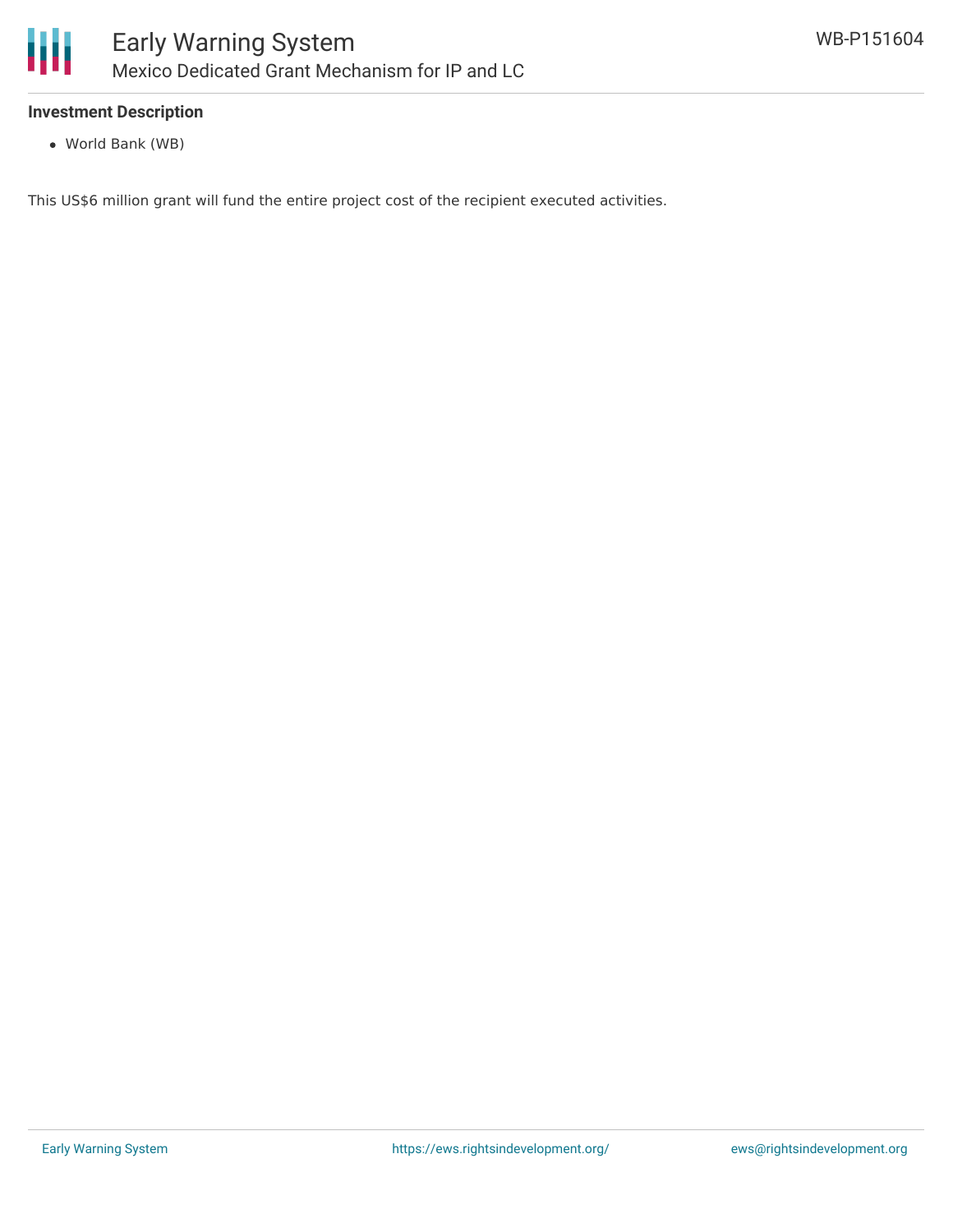

#### **Contact Information**

ACCOUNTABILITY MECHANISM OF WORLD BANK

The World Bank Inspection Panel is the independent complaint mechanism and fact-finding body for people who believe they are likely to be, or have been, adversely affected by a World Bank-financed project. If you submit a complaint to the Inspection Panel, they may investigate to assess whether the World Bank is following its own policies and procedures for preventing harm to people or the environment. You can contact the Inspection Panel or submit a complaint by emailing ipanel@worldbank.org. You can learn more about the Inspection Panel and how to file a complaint at: http://ewebapps.worldbank.org/apps/ip/Pages/Home.aspx.